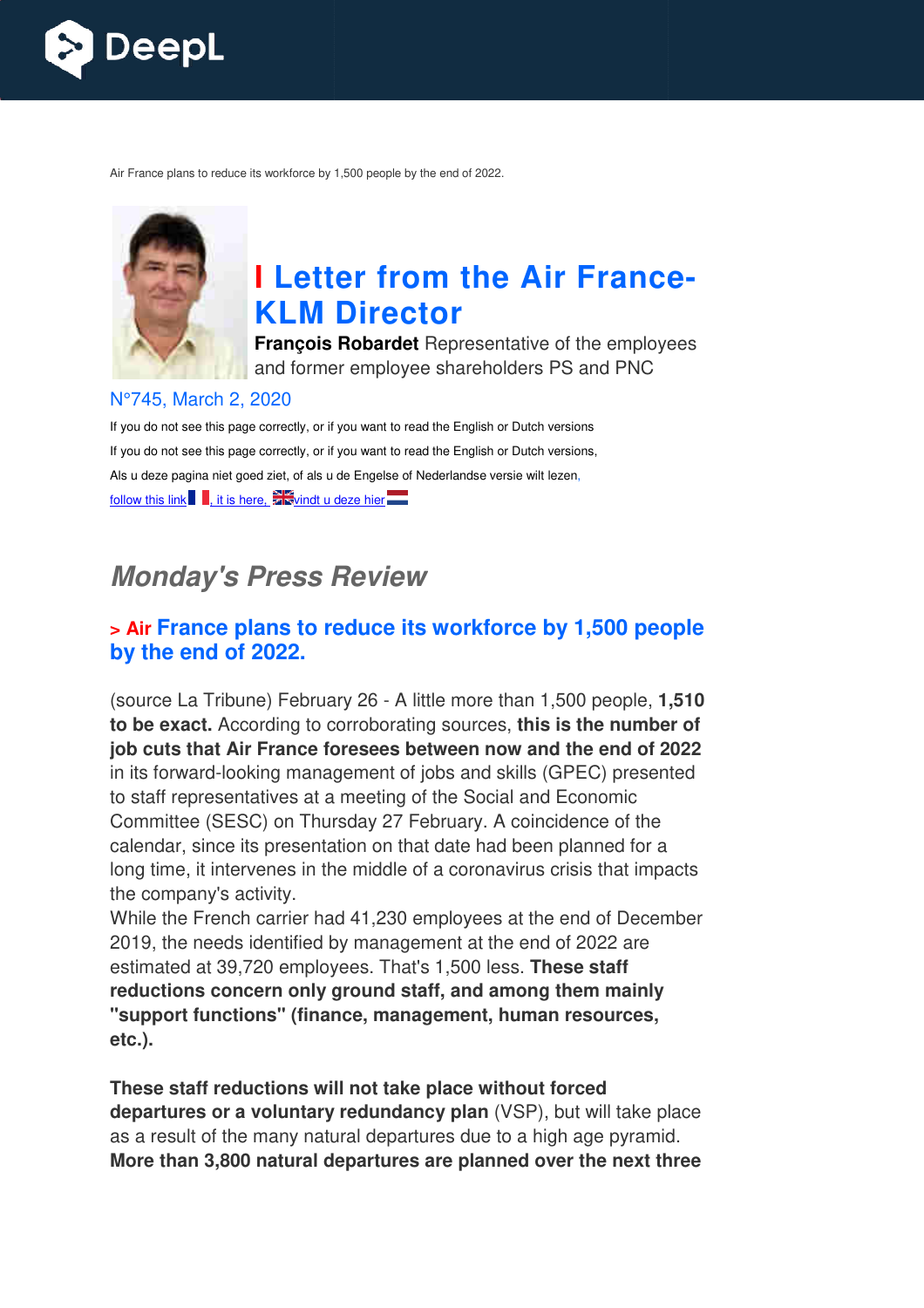#### **years and Air France intends to recruit 2,300 people during this period, including pilots, flight attendants and maintenance staff.**

 This GPEC comes at a time when a voluntary redundancy plan concerning 465 positions is coming to an end. This one didn't manage to refuel. Only 275 people decided to leave the company, despite the very favourable conditions of this POS.

A coincidence of the calendar since its presentation on that date had been planned for a long time, **this GPEC also intervenes in the middle of the coronavirus crisis,** which now impacts the whole network of the company and not only the Chinese axis. **Many companies have restricted or suspended their employees' travel and tourist bookings for the summer have been severely curtailed**. **Air France** therefore **intends to tighten the bolts by making savings, ranging from reducing expenses (receptions, use of consultants, marketing expenses, etc.) to a hiring freeze for non-operational functions**. (...)

*My comment:* By the end of 2022, nearly 4,000 employees will leave Air France, mainly through retirement.

The main challenge facing Air France will be to ensure that the knowledge held by these senior employees is passed on to those called upon to replace them.

### **> KLM is speelbal politiek (KLM is the politicians' toy)**

(source DFT) February 27 - In recent days, the **House of Representatives has been harsh with Minister** Hoekstra (Finance). It must quickly reach a result in the negotiations with the French State on the governance structure of Air France KLM.

Exactly one year ago this week in Paris, Hoekstra explained in French why the Dutch State had bought 14% of the shares in Air France KLM for EUR 744 million. It seems that the investment is not without risk. Due to the coronavirus, the company is facing a disastrous period. What if planes, especially those of Air France, were to empty even more and turn to shareholders to alleviate their financial difficulties? Last year, the House of Representatives did not discuss such a scenario when Hoekstra defended its purchase at a hearing. The words "risk" or "additional payment" had not been mentioned. There was an agreement.

Today, a **number of MEPs,** with the VVD'er Dijkstra in the lead, **suddenly want to see "results".** Not a word about their own role in this. Because Hoekstra negotiates with his hands tied behind his back.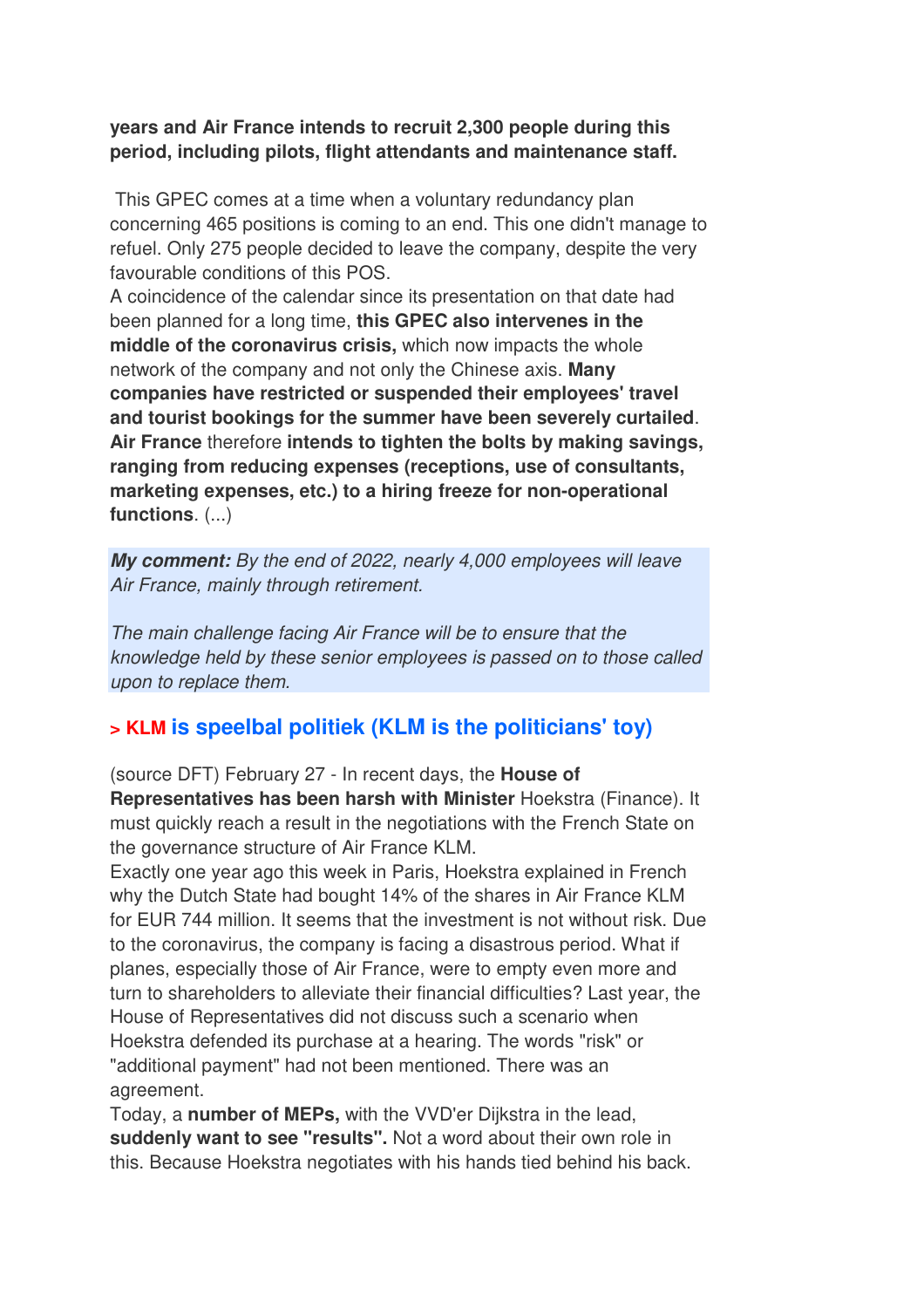**KLM CEO** Pieter Elbers **said last week that he was being asked questions in France about the interests of the state**. Because why would the Dutch State invest hundreds of millions of euros in an airline that is then cut back? KLM, which makes money, cannot grow. Thus, the growth will go to Air France, which barely makes a profit. According to Elbers, this can no longer be explained.

**Growth at Schiphol is an important element in the negotiations with the French government**. If you have nothing to offer, you'll get nothing. Under the leadership of Minister (...) Cora van Nieuwenhuizen, the point remains on the horizon. **Lots of words, but no action on the vision of aviation before 2040, the growth of Schiphol and the opening of Lelystad airport**. We do not hear Dijkstra talk about it in the fight that apparently broke out between the VVD and the CDA. In addition, coalition partners ChristenUnie and D66 are continually putting the brakes on aviation and attempting to distract the outside world with minor concerns about Elbers' leadership positions.

*My comment:* With one year to go before the Dutch elections, the debate on the future of air transport is intensifying.

Dutch politicians are struggling to reconcile environmental requirements with the development of their national airline KLM, a development that would require an increase in slots at Schiphol airport.

### **> How airlines are coping with coronavirus losses**

(source Le Figaro) 29 February - Bad weather for airlines. **As the coronavirus spreads to an increasing number of countries around the globe, more and more companies are announcing that they are tightening their belts to cope with an expected drop in the number of travellers**. Le Figaro takes stock of the groups that have decided to reduce sail area and have announced precautions for the coming months.

In its financial results, the Franco-Dutch group **Air France-KLM** explained that it expects a shortfall of around 150 to 200 million euros over the period from February to April 2020. Several reasons are cited, ranging from the suspension of flights to China to the decline in travel to the rest of Asia.

At the end of February, the two branches of the group **announced budgetary efforts to deal with the difficulties**. **KLM's CFO (...) advised employees to "reduce costs to the minimum level to ensure safe operations**" (...). On the other hand, **Air France has introduced a hiring freeze and a reduction in expenditure**: the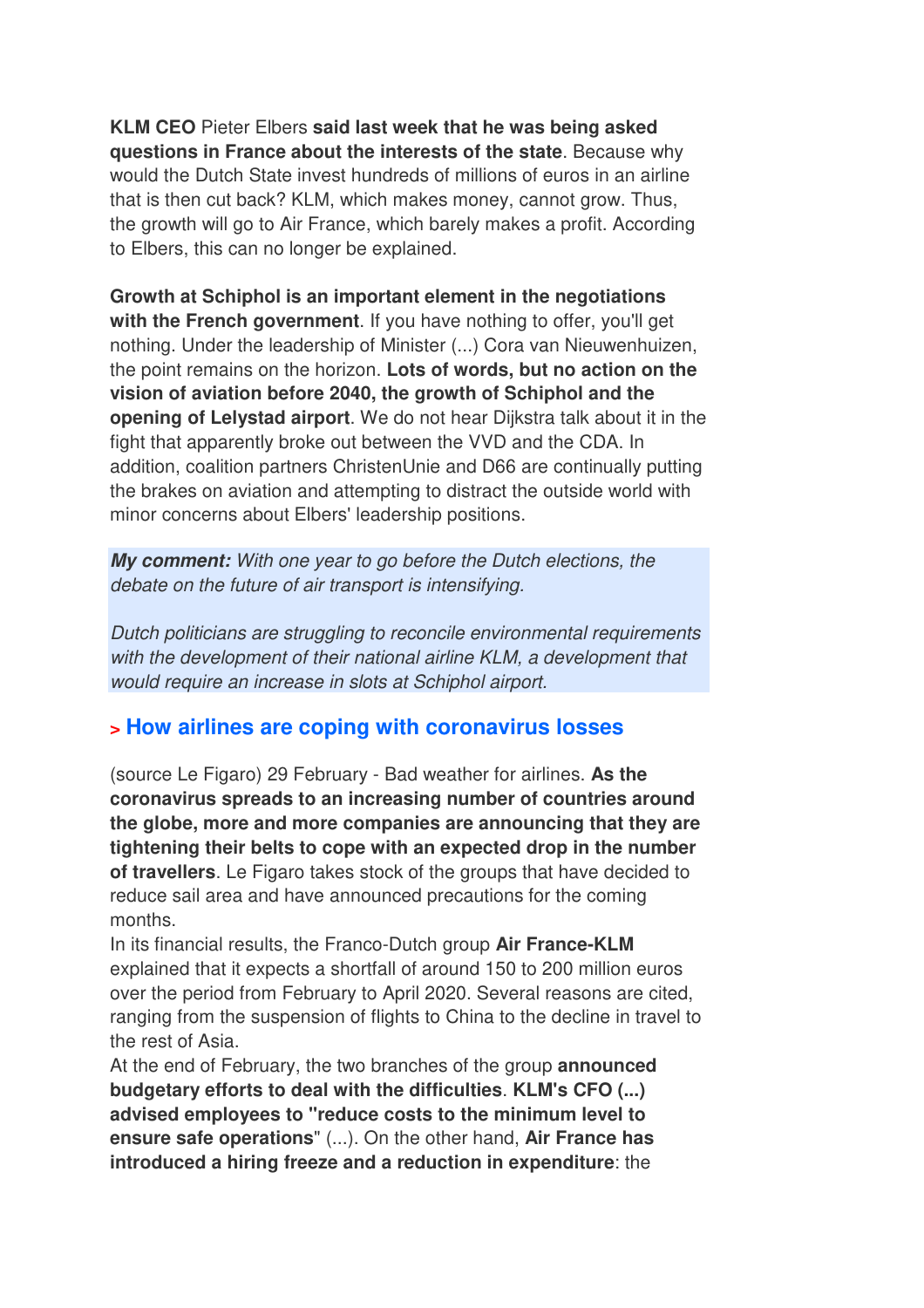company's financial manager (...) has asked managers to limit so-called "discretionary" expenditure (travel, parties, seminars, calls for consultants), as well as to limit the operating expenditure of the various departments. At the same time, some communication or marketing campaigns have been postponed.

Brussels Airlines has announced a 30% reduction in its flights to Northern Italy, from 2 to 14 March. (...) The company is currently considering 'economic measures, such as temporary layoffs' and has frozen hiring for the time being.

**Easyjet announced this Friday a hiring freeze and a reduction in its administrative expenses**. Among other austerity measures, wage increases, hiring and voluntary training have been halted. In addition, **the company offered its employees the opportunity to take unpaid leave**. Just over 10% of the flights (i.e. 500 journeys) to Italy are also expected to be cancelled between 13 and 31 March. The **International Airlines Group (IAG)**

, owner of British Airways (UK) and Iberia (Spain), announced at the end of February that its earnings prospects were "affected by the drop in demand due to the coronavirus". Suspension of flights to China ... The group **has decided to make an additional turn of the screw, with "cost initiatives" throughout the company**. (...)

 Qantas announced in its results a 15% reduction in flights to Asia "at least until the end of May". In total, "the impact of the coronavirus [...] is estimated by the company to be between 100 and 150 million Australian dollars" [...].

 Germany's **Lufthansa announced this week** a series of cost-cutting measures to better "cope with the economic effects" of the virus, including a **hiring freeze, a suspension of training courses planned for some staff in April 2020 and a reduction in administrative budgets. The company also offers its employees "a leave of absence without pay effective immediately**".

Singapore Airlines, based in the city-state, said the outbreak represented a "major challenge" for its teams, with demand to China "severely affected". It therefore "considerably reduced" its flights to the Middle Kingdom in February and March 2020 (...).

At the end of February, the Finnish national company warned investors that it had been forced to revise its financial results slightly downwards  $($ ...).

In addition, Finnair "will assess how to adjust its costs by EUR 40-50 million, including measures relating to personnel, sales and marketing activities, development initiatives". Temporary lay-offs are envisaged, as well as reductions in the number of recruitments (...).

**Of its 6,000 employees, the Israeli company El Al could eliminate**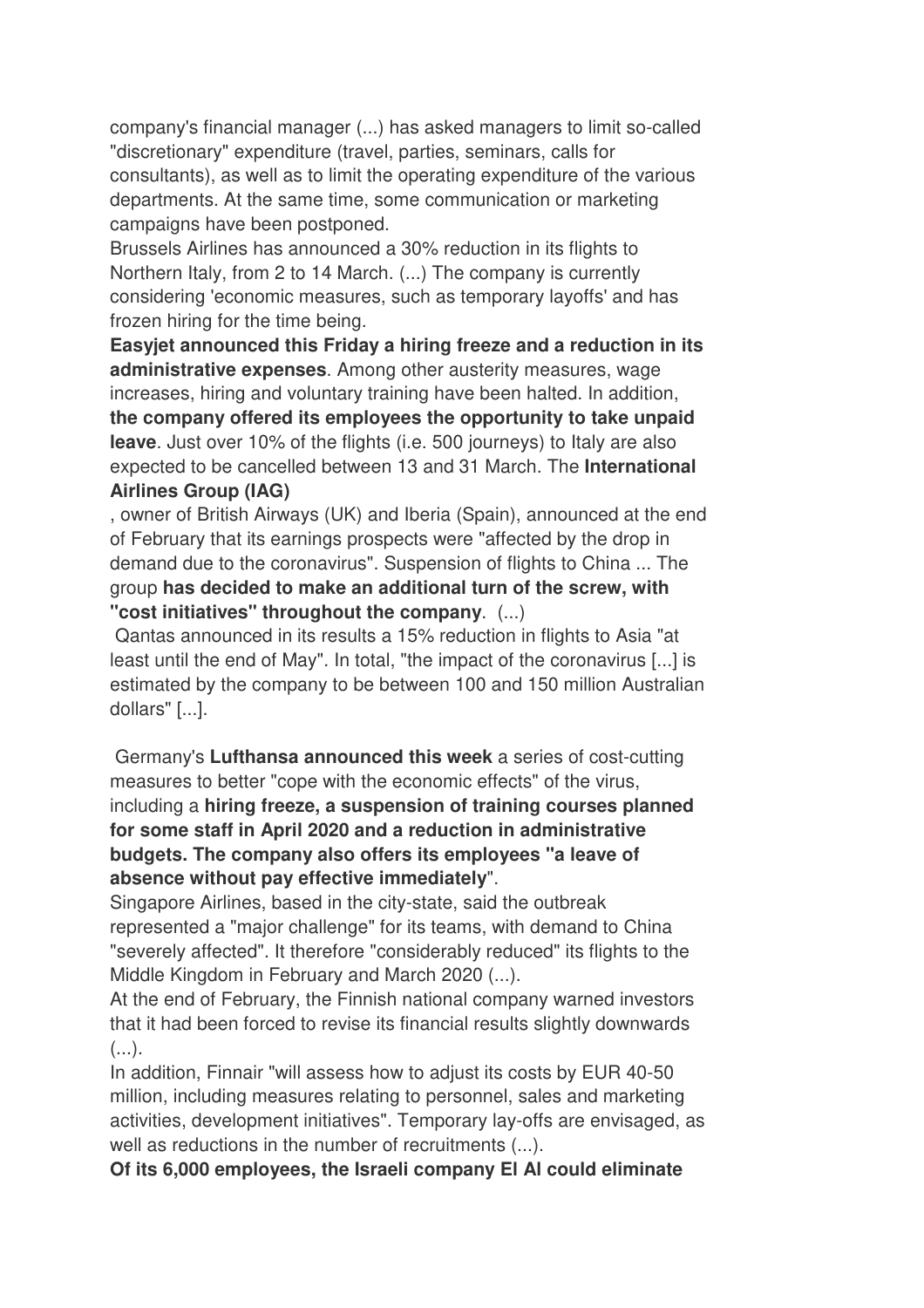**1,000**. The national company announced last week that its losses would be between 45 and 63 million euros for the first quarter alone (...). Based in Atlanta, the American **Delta has decided to reduce its flights to South Korea** next February and March. A decision taken after the sharp rise in the number of cases in the land of the morning calm. A similar decision was made by its competitor United Airlines on Friday: the Chicago-based company reported that demand to China had collapsed, and so decided to reduce its service across the continent. At the end of February, American Airlines chose to cancel its results, published a few weeks earlier. A decision justified by the significant uncertainties surrounding the activity, and the epidemic that is completely changing the game.

At the beginning of February, the Hong Kong company **Cathay Pacific warned that its results for the first six months of the year should be worse than expected. She plans to cut back on travel significantly, and has encouraged employees to take up to three weeks of unpaid leave,** Reuters reports. (...) At the

 same time, Hongkong Airlines also reported strong measures to reduce its costs: already in difficulty, the company "has never experienced such a difficult period in its history", wrote its management in a statement. She therefore chose to separate 400 employees, and asked the others to choose between taking at least two weeks of unpaid leave per month or working only three days a week, from mid-February to the end of June (...).

**Overall, the current epidemic is expected to have a significant impact on the sector**. The International Air Transport Association (IATA) estimated last week that the VIDOC-19 crisis could result in "a potential 13% drop in passenger demand ... for Asia-Pacific carriers", or "revenue losses of \$27.8 billion by 2020". **Worldwide, the total loss is expected to reach \$29.3 billion,** corresponding to a decline in demand of around 4.7%. For the time being, the IATA **forecasts are based on a model similar to that of SARS, i.e. a fall in demand for six months, followed by a gradual return to normal over the same period**. By way of comparison, this latest epidemic had resulted in "a 5.1% drop in revenue per passenger per kilometre" for Asian airlines.

Note, however, that this forecast will have to be revised upwards as the virus spreads. However, the companies will be able to count on State aid, on the one hand, and on the particularly low fuel prices, on the other, to limit scrapping. However, the sector is going through "difficult times", in the words of IATA Director General Alexandre de Juniac: "Airlines have to make difficult decisions regarding capacity and sometimes even route reductions," he warns in a statement, stressing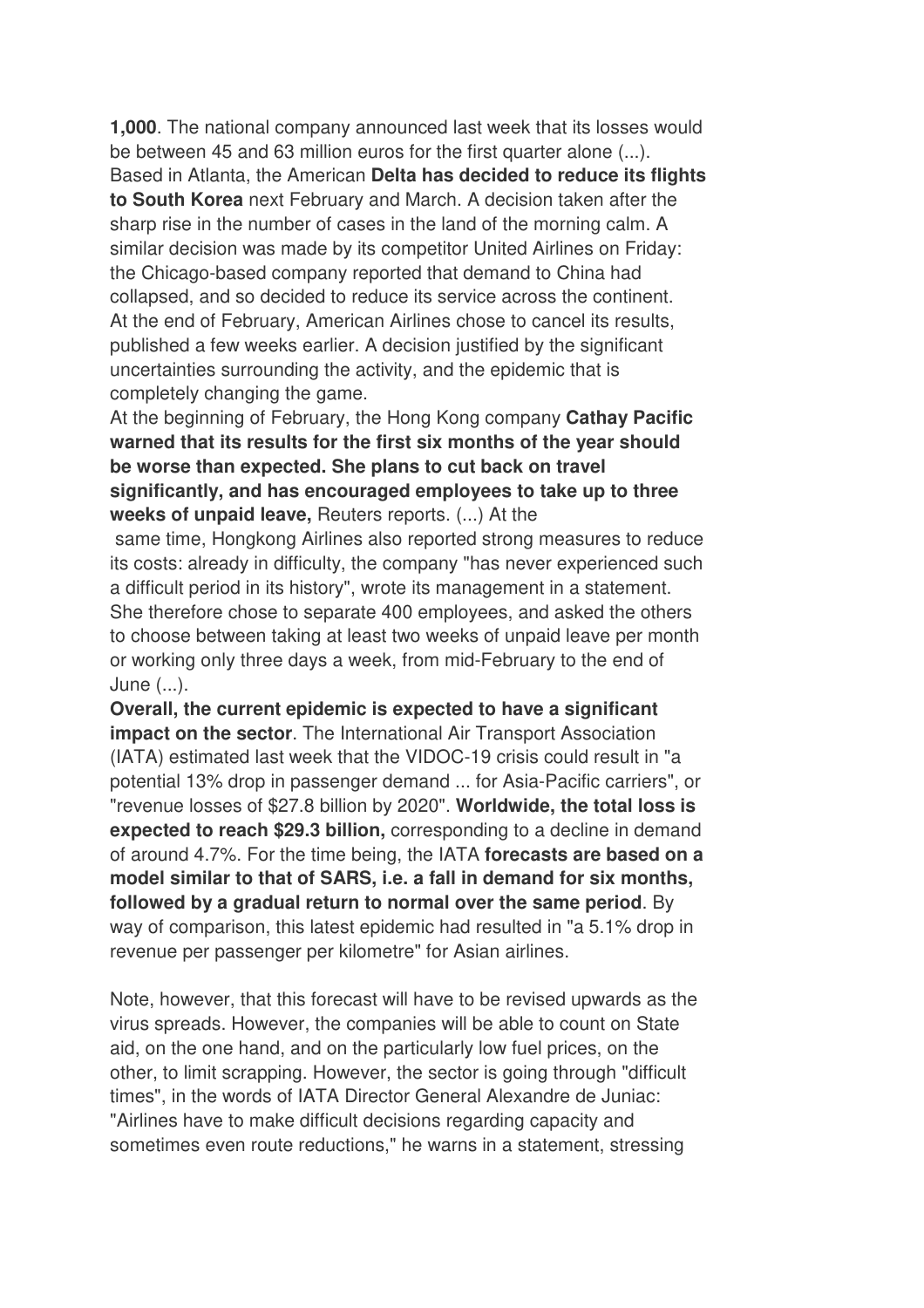that the year promises to be "very hard" for professionals.

*My comment:* The impact of the Covid-19 outbreak now exceeds that of SARS in 2003.

For air transport, the economic risk would be that the epidemic would last a few weeks. If this were the case, it would severely disrupt the summer business, which is the most lucrative period for airlines.

### **> Air: in the fog, IAG gives up forecasting for 2020**

(source: Les Échos) February 28 - Even the best student in air transport, **the IAG group, no** longer knows which forecast to devote himself to! The parent company of British Airways, Iberia, Vueling, Aer Lingus and Level **presented its annual results for the financial year 2019 on Friday morning. Results were marked by a 40.6% decline in net income to 1.715 billion euros, due to** a strike by British Airways pilots and higher fuel costs. However, analysts and investors will instead note that IAG has not been able to make any forecasts for 2020 due to the uncertainty generated by the coronavirus epidemic. The only indication: **the impact of the epidemic is no longer limited to the links with China**, which were suspended on 29 January. The group's companies are now facing a general decline in business traffic, linked to the travel restrictions implemented in large companies. In particular, IAG had to reduce its service to Italy. These cancelled flights represent, at this stage, a 1 % to 2 % reduction in capacity for the whole year. But this is only a provisional inventory.

And as at Air France-KLM and Lufthansa, the IAG Group has announced the launch of savings measures, without, however, specifying which ones. Some of the long-haul aircraft normally used on Asian routes have already been replaced on transatlantic routes. The situation is changing rapidly," said Willie Walsh, the company's chief executive officer, who believes **his group is strong enough to weather the turbulence. Indeed, IAG remains the most profitable of European heavy goods vehicles, with a 2019 operating income of 3.285 billion euros (-5.7%) for a turnover of 22.468 billion (+5%), i.e.** a **margin of more than 14%.** These slightly better than expected results did not prevent IAG's share price from losing 22% this week and another 6% this morning.

To make matters worse, the crisis comes as Willie Walsh prepares to hand over the group's orders to Luis Gallego , the current boss of Iberia, on 26 March. Willie Walsh, who

joined British Airways in

2005, has made IAG the second largest European airline group behind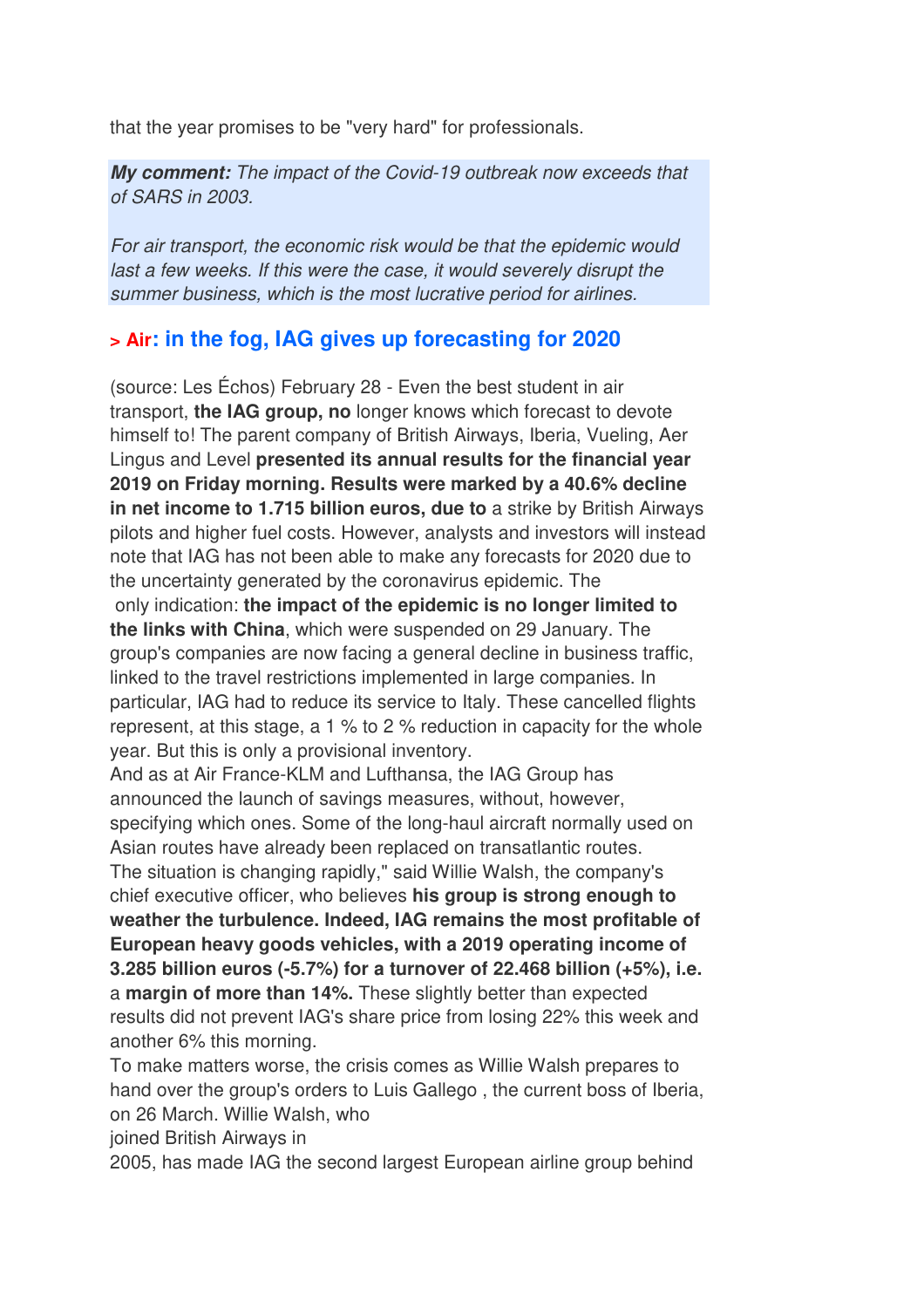Lufthansa and ahead of Air France-KLM. **The group is set to grow further this year with the ongoing takeover of the Spanish airline Air Europa, which was not, however, discussed at the results conference.**

*My comment:* Like most European airlines, the IAG Group published lower 2019 results than in 2018.

Nevertheless, with a 2019 profit in excess of 1.7 billion euros, the Hispanic-British group has a significant margin to face the current crisis.

### **> EU investigation into a 400 million Rome loan to Alitalia**

(source awp/afp) 28 February - The European Commission announced on Friday the opening of an in-depth investigation into a €400 million loan granted by Italy to the airline Alitalia to determine whether this aid is in line with competition rules. (...)

**At the end of 2019, the Italian authorities announced that they would grant a new loan of €400 million to Alitalia to** facilitate the rationalisation of the company in an attempt to sell its assets. (...) Faced with competition from low-cost companies, Alitalia has been accumulating difficulties for years. It has been under supervision since 2017, following the rejection by employees of a restructuring plan providing for 1,700 job cuts out of  $11,000$ .  $(...)$ 

**State aid is always subject to very strict monitoring by the EU executive as** it can give an undue advantage to a company to the detriment of its rivals and therefore distort competition in the Union. **They are in principle prohibited but there may be exceptions**.

*My comment:* Nth attempt to find a buyer, nth loan to allow Alitalia to survive for a few months.

Is there still an investor willing to take over the assets and debt of the Italian company?

### **> Qatar Airways and American Airlines sign strategic partnership agreement**

(source TourMaG ) 25 February - **Two years after the petty squabble over the subsidies granted by the Emirate to Qatar Airways**, and the latter's possible acquisition of a stake in American Airlines, the hatchet has been buried.

Indeed, the **two former enemies have signed a strategic and codesharing partnership**.

"We have turned the page on our past differences and are very excited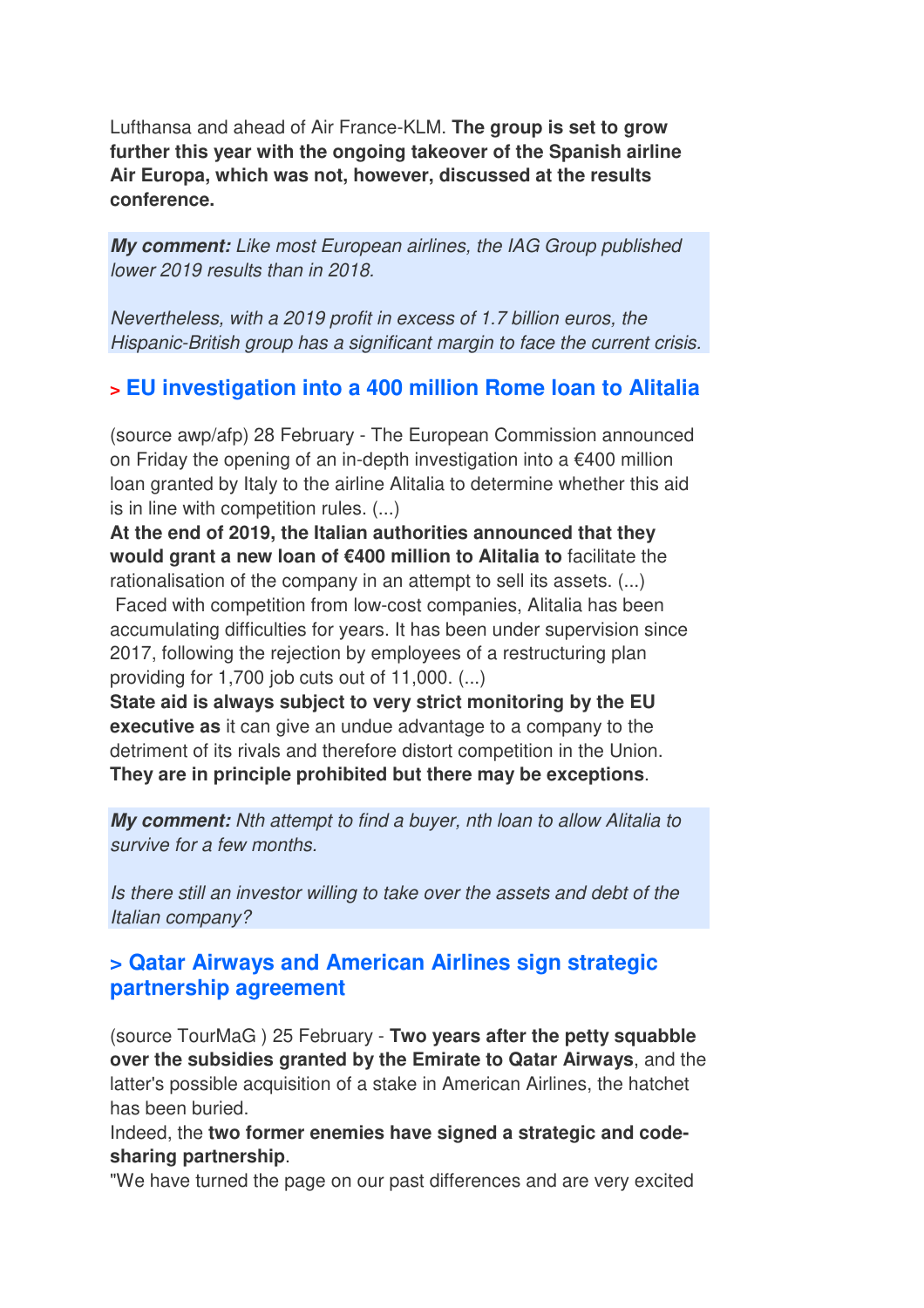to work closely with American Airlines to build a world-leading partnership for the benefit of all our passengers," said Mr. Akbar Al Baker, Chairman and CEO of Qatar Airways Group. (...)

**Doug Parker, CEO of the American Airlines Group, said** : (...) "It will allow us (...) to create new growth opportunities for American Airlines. **We are delighted with this renewed cooperation between our two airlines and** look forward to building an even stronger relationship with Qatar Airways over time".

*My comment:* This agreement comes a few days after Qatar Airways increased its stake in IAG's capital from 21.4% to 25.1%. It enshrines Qatar Airways' growing place within the Oneworld alliance.

The Gulf company, which has been subject since 2017 to the economic blockade imposed by Saudi Arabia and its allies, is thus finding an alternative to develop.

### **> Safran posts staggering profits despite the Boeing 737 MAX crisis**

(source La Tribune) February 27 - (...) Despite the setbacks of the Boeing 737 MAX, for which CFM International, a 50-50 subsidiary of **Safran** and General Electric, supplies the engines, the French group **achieved excellent financial results in 2019: Turnover increased by 17.1% to 24.6 billion euros; current operating profit jumped by 26.4% to 3.8 billion euros; the operating margin was 15.5% (which** is extremely rare in aeronautics), with peaks at 20.6% for the "propulsion" business. (...)

**In 2020, in** spite of the cessation of production of the 737 MAX since 1st January (...), and in spite of the impact of Covid-19, **Safran is still counting on solid results. The group is expecting a 5% increase in current operating profit,** despite a turnover that could either stagnate or fall by a maximum of 5%, bringing the operating margin to 17%! (...) **These forecasts are based first of all on deliveries to Boeing of 10 Leap-1B engines per week on an annual basis,** which, unlike in 2019, will this time be paid for in 2020 by the aircraft manufacturer under the terms of an agreement between the two parties. Engines delivered in 2019 will be paid for in 2020 and 2021. De facto, Safran will be making sure there is an inflow of cash. (...) In

 total, including the Leap 1-A engines delivered to Airbus, whose deliveries will increase, Safran expects to deliver 1,400 Leap engines in 2020, compared with nearly 2,000 expected before the MAX crisis, and 1,738 in 2019. (...)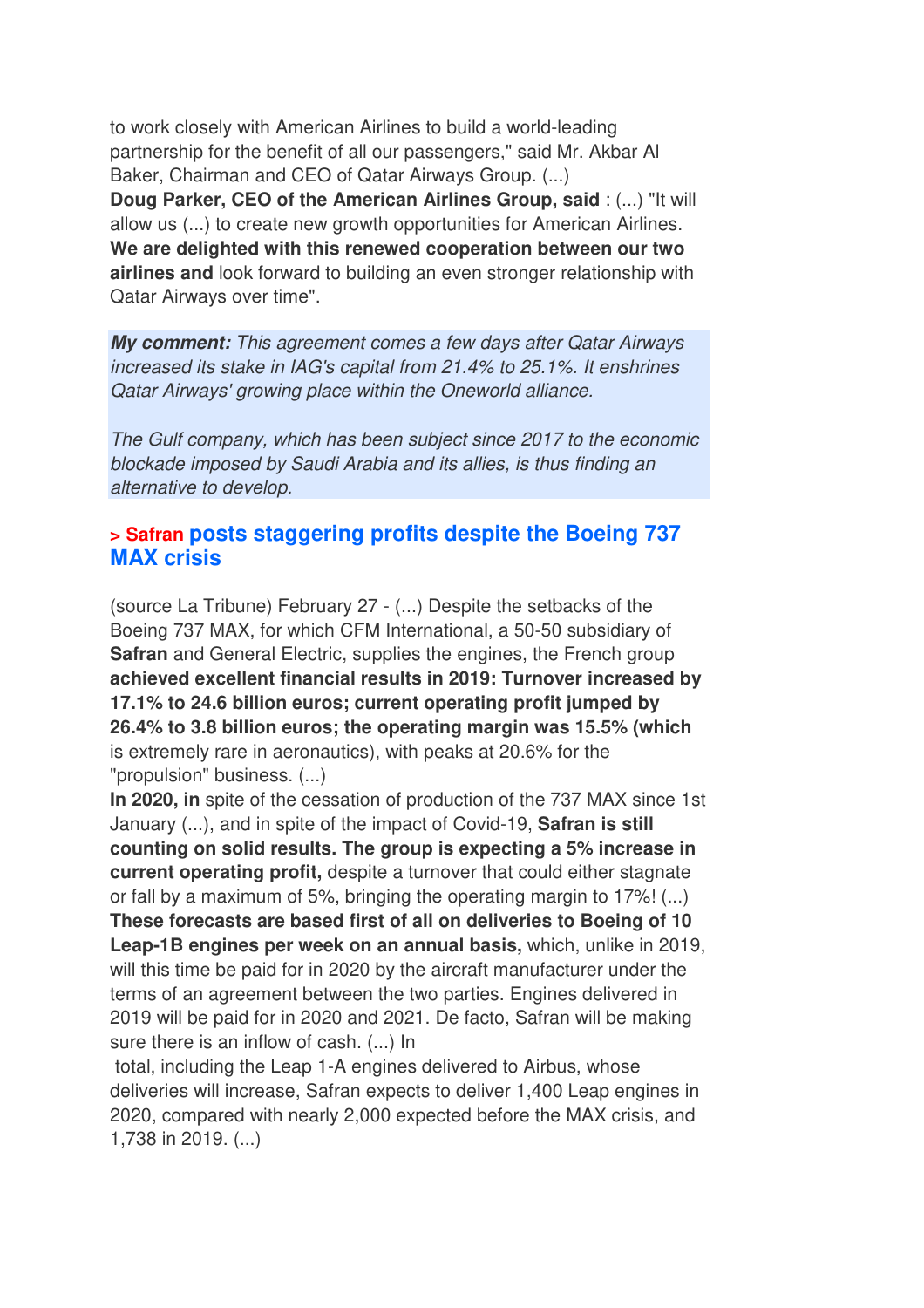**To compensate for this loss of business, management launched an "adaptation plan" in December, which is expected to generate 300 million euros in savings.** This plan concerns all areas of the group worldwide, including those not affected by MAX issues. **Its social impact is strong. 2,130 positions will be eliminated by the end of the first quarter**. This figure includes redundancies, as was the case for 200 employees at a Los Angeles site specializing in the 737 MAX cabin business, but also "major departures" in Mexico and Morocco in the cable business.

However, no layoffs are planned in France, where the workforce will be reduced by the non-renewal of short contracts, temporary contracts and the end of the use of external service providers present on Safran's sites.

The Group's 2020 objectives are also based on the impact of the coronavirus, which would not go beyond the end of March on its civil engine services activities. (...)

*My comment:* Production of the Boeing 737 MAX was halted in early 2020. This explains why Safran, the main supplier of the engine powering this aircraft, has suffered little from Boeing's problems.

On the contrary, the Safran group has seen its operating profit increase in 2019. This unexpected increase is mainly due to sales of engine spare parts.

### **> Boeing 737 MAX: U.S. Senators Want to End "Self-Certification" Rule**

(source Capital) February 29 - **The 737 MAX will go down as one of the biggest scandals in the history of modern aviation**. Boeing's twin-engine plane continues to cause a stir while it is still grounded after being involved in two crashes in five months. At the heart of the scandal: Boeing's attitude, which favored profit over the safety of its aircraft, and the certification process set up by the Federal Aviation Administration (FAA) in the United States. **To prevent history from repeating itself, senators have therefore tabled a bill** to restore some credibility to the regulator.

The "Restoring Aviation Accountability Act" aims to correct the "substantial weakness" in the aircraft certification process, details the Air Journal site. **This text should thus prevent any possibility of selfcertification', a system that had enabled Boeing to validate, in particular, its MCAS anti-stall system, which was** pointed out in the Lion Air and then Ethiopian Airlines crashes.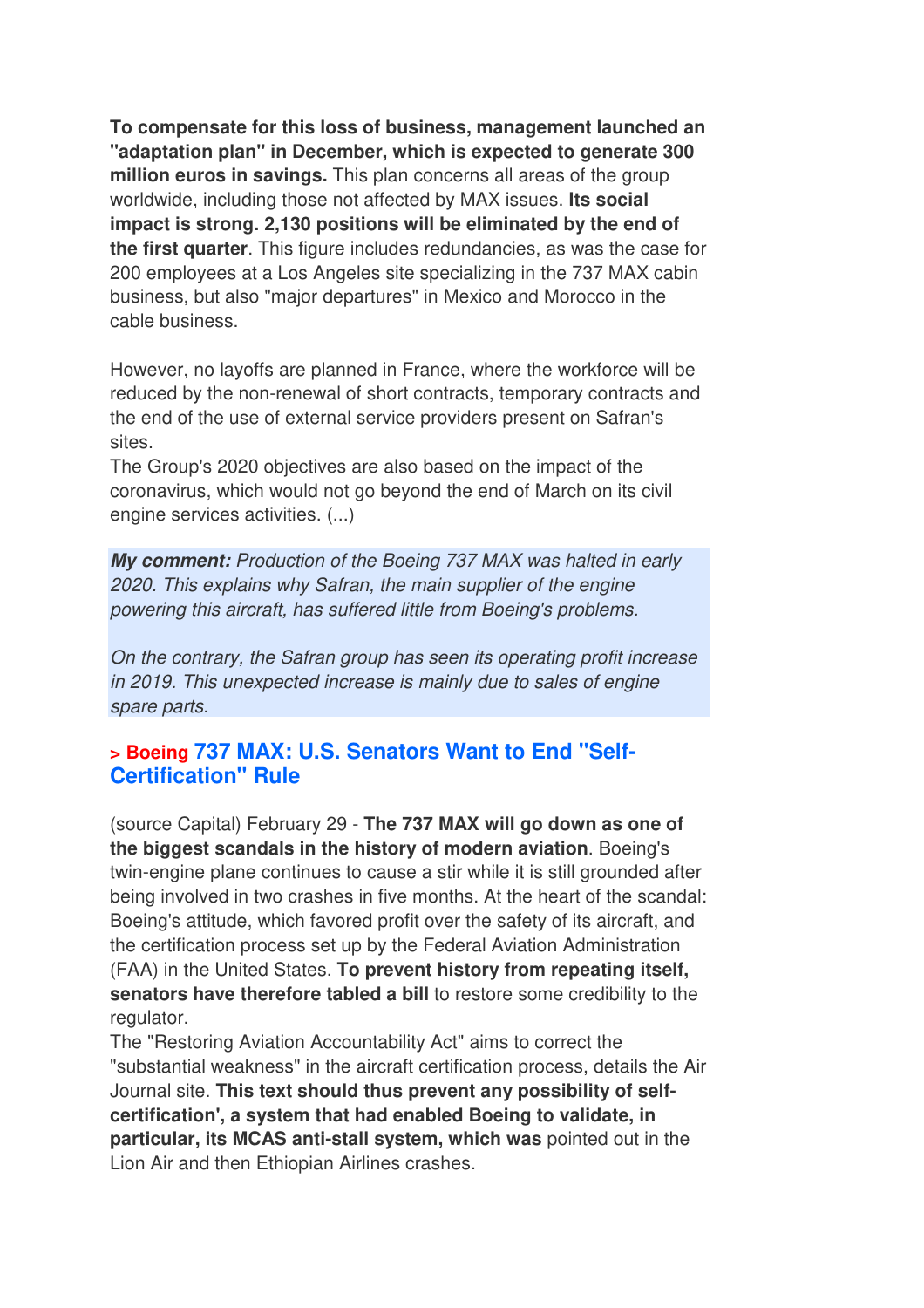(...) **The bill includes the protection of whistleblowers and calls for the creation of a commission to review FAA certification delegations**. In addition, the new legislation would prohibit the sale of U.S.-built aircraft to foreign companies that do not comply with International Civil Aviation Organization (ICAO) safety standards. (...)

*My comment:* It's hard to estimate whether the action the US Senators wish to take will have an impact on the time it takes to certify the new version of the B737 Max.

One thing is certain: it highlights the shared responsibility of Boeing and the Federal Aviation Administration (FAA) in MCAS-related accidents.

### **> Great Britain: Heathrow airport extension project comes to a halt**

(source: Le Figaro) 27 February - **This is undoubtedly a final stop to the project to expand London's Heathrow airport, which** has been a politically sensitive subject for many years. The British court ruled on Thursday that the environmentalists who oppose the construction of a third runway at Europe's busiest airport are right.

**The court ruled on appeal that this extension was not sufficiently environmentally friendly and compatible with the commitments made to limit global warming**. "The Paris agreements should have been taken into account by the Minister of Transport but they were not," said Justice Keith Lindblom. Environmental movements have long denounced the risks of increased pollution and noise pollution. (...) Heathrow Airport immediately announced its intention to appeal to the Supreme Court. The **general manager of the airport**, John Holland-Kaye, says he is convinced he will be able to turn things around (...) On the other hand, the government of Boris Johnson does not currently intend to appeal, which could bury the project for a long time. (...) With some 80 million passengers a day, Heathrow is already one of the busiest airports in the world. The third runway was supposed to allow the landing of 700 additional aircraft per day, bringing the number of passengers to more than 140 million per year. (...)

 At the time of Brexit and Global Britain, John Holland-Kaye **touted a project that would ensure the country's new global reach and support economic growth**. On Wednesday, **he even said that rejecting the extension of Heathrow would give an advantage to Paris-Charles de Gaulle airport and "cede control of the economy to the French, once our friends and partners and now our rivals**".

*My comment:* I am not surprised by the decision of the British court.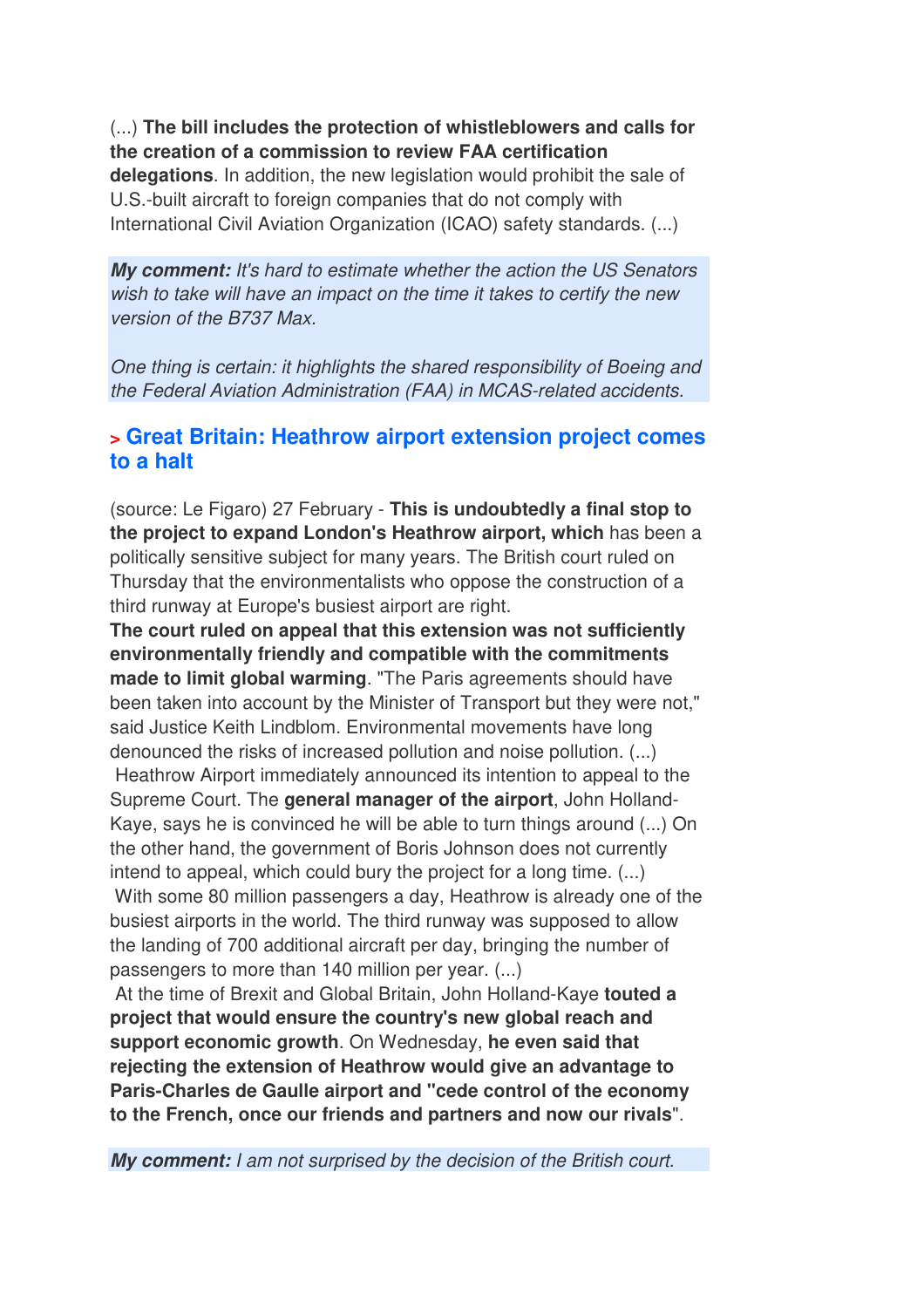In recent years, in similar situations (Mexico City, London, Munich, Nantes, Schiphol, Frankfurt, ...), projects allowing an increase in traffic have been either suspended or cancelled.

The impact on the environment was generally the first reason given.

## *Stock exchange press review ...*

### **> Panic on world stock markets in their worst week since 2008**

(source AFP) Feb. 27 - Wall Street ended in turmoil on Thursday, a tough day for **global stock market indices,** which are **heading into their worst week since the 2008 crisis as the** new coronavirus epidemic spread across the globe. (...)

 Oil is also in free fall, with the London (-2.3% to \$52.18) and New York (-3.4% to \$47.09) oil prices falling to their lowest levels in more than a year after plunging more than 10% since the beginning of the week. (...) In addition to growing concerns about the coronavirus, the markets are facing "winds of panic over technical thresholds" which are leading to "forced sales", i.e. automatic intervention based on algorithms, Laurent Gaetani, managing director at Degroof Petercam, told AFP. The new coronavirus has infected more than 82,000 people and killed more than 2,800 people in some 50 countries and territories. The Director-General of the World Health Organization (WHO) said Thursday that the epidemic had reached a "tipping point" and called on countries to act "quickly" to contain this "very dangerous virus". (...) **Contingency plans with immediate funding are ready to be deployed, including by the International Monetary Fund** (IMF), to assist countries that would be unable to cope with an outbreak of the new coronavirus.

**In the European Union, Brussels plans to propose in a month, if necessary, "accompanying measures" to economic sectors weakened by the coronavirus,** said Thursday the European Commissioner for Industry, Thierry Breton. (...)

### **> Airlines hit hard on the stock exchange (airlines are expensive to touch on the stock exchange).**

(source ABM FN-Dow Jones, translated with Deepl) February 28 - In a turbulent week on the stock market, **airlines suffered losses of more than 20%**.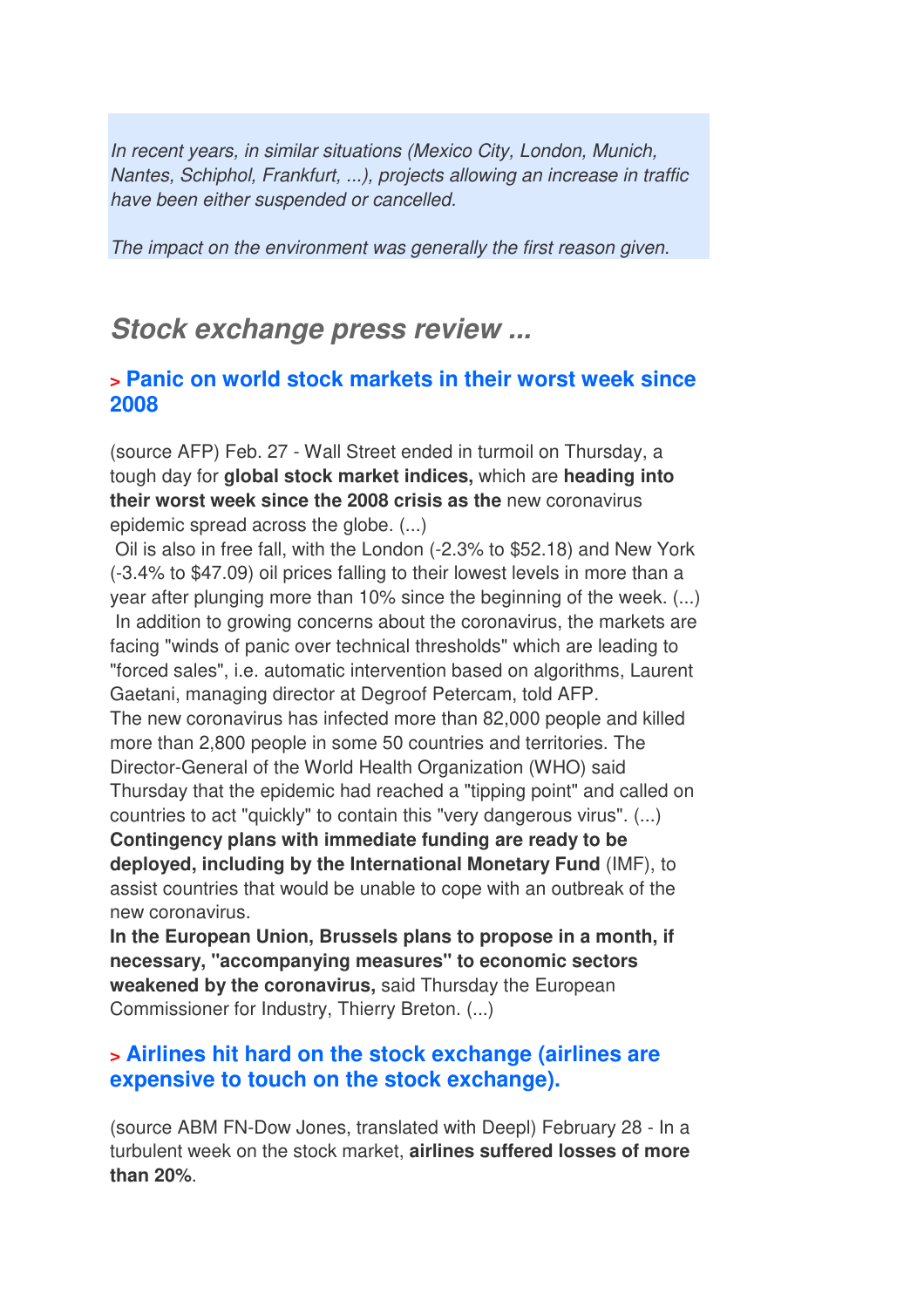Following in the footsteps of Air France-KLM, Lufthansa, Consolidated Airlines Group (IAG) and easyJet warned of the impact of the virus on results. (...)

 This week, **KLM CFO** Erik Swelheim said in a letter that the coronavirus is already impacting air traffic to KLM destinations in China and elsewhere in Asia, "and this could now happen to the rest of the KLM network".

This will have a "very significant" impact on KLM's turnover, according to the CFO. Lower fuel and other costs will only compensate to a very limited extent, Swelheim continues. He **sees a "serious risk" that the operating margin for 2020 will again be under pressure as a** result.

Analyst Jos Versteeg of InsingerGilissen is concerned about the aviation sector. "The **first quarter is not the most important, but the second and third quarters are. But if it stays that way, people won't book holidays, and that's how the industry will feel**".

*My comment:* The start of the coronavirus crisis coincided with the publication of Air France-KLM's annual results on 20 February.

Since this date, the Air France-KLM share price has fallen by 35%, from  $€9,73$  to  $€6,37$ .

## *End of the press review*

### **> Follow-up to the referendum on the privatisation of Aéroports de Paris**

The consultation procedure on the privatisation of the ADP group is open from 13 June 2019 until 12 March 2020. It requires the signatures of 4.7 million voters to lead to a referendum on a shared initiative (RIP).

On the Internet, the consultation can be signed on the site referendum.interieur.gouv en

By 2 March, the consultation had collected 1,111,000 signatures, i.e. 23.55% of the signatures required.

*My comment: There are* 10 days left to sign the request for a referendum on the privatisation of Aéroports de Paris.

### **> My comment on the Air France-KLM share price**